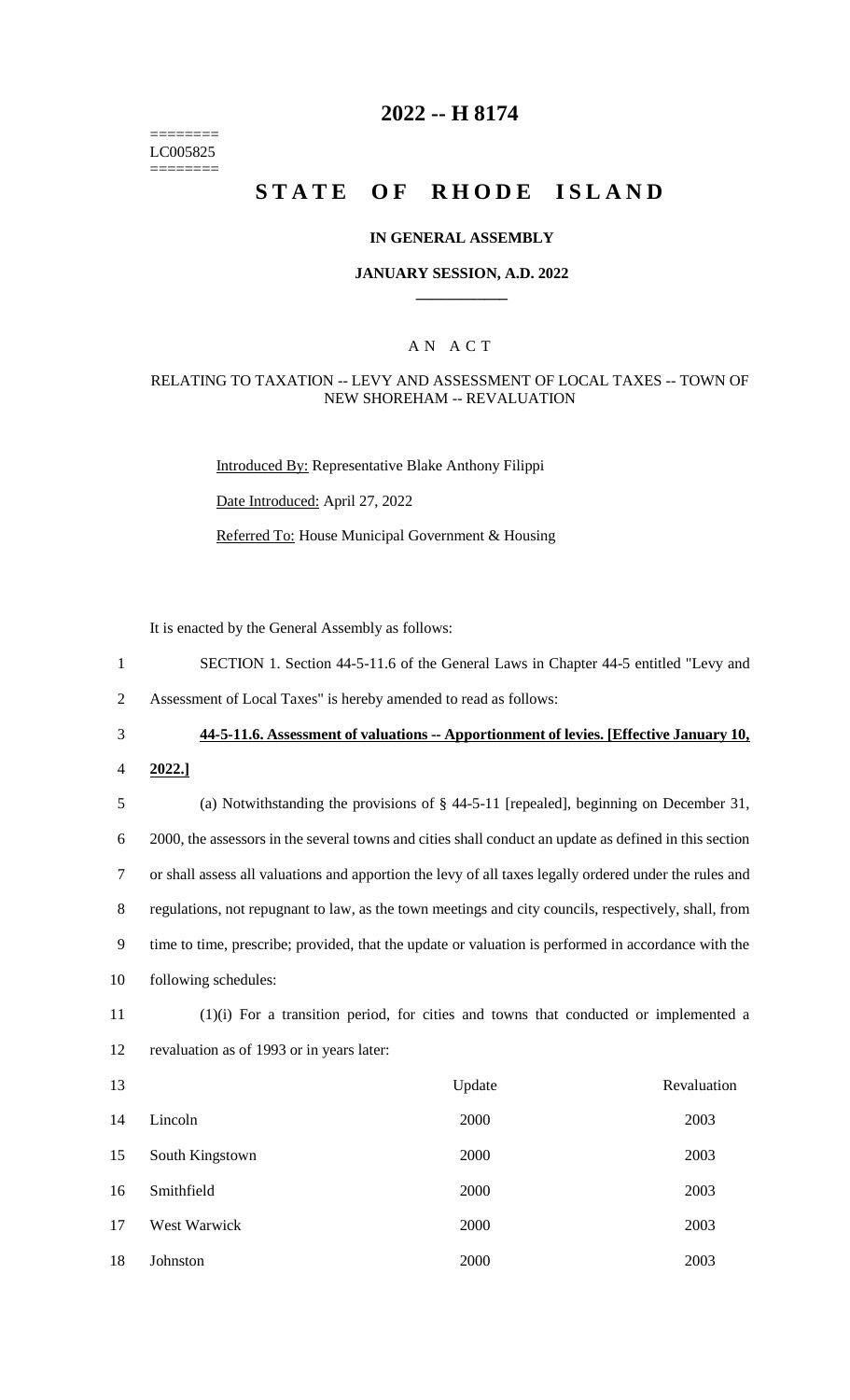| $\mathbf{1}$   | Burrillville                                                                                | 2000      |           | 2003        |  |
|----------------|---------------------------------------------------------------------------------------------|-----------|-----------|-------------|--|
| $\overline{2}$ | North Smithfield                                                                            | 2000      |           | 2003        |  |
| 3              | <b>Central Falls</b>                                                                        | 2000      |           | 2003        |  |
| $\overline{4}$ | North Kingstown                                                                             | 2000      |           | 2003        |  |
| 5              | Jamestown                                                                                   | 2000      |           | 2003        |  |
| 6              | North Providence                                                                            | 2001      |           | 2004        |  |
| $\overline{7}$ | Cumberland                                                                                  | 2001      |           | 2004        |  |
| 8              | <b>Bristol</b>                                                                              | 2004      |           | 2001        |  |
| 9              | Charlestown                                                                                 | 2001      |           | 2004        |  |
| 10             | East Greenwich                                                                              | 2002      |           | 2005        |  |
| 11             | Cranston                                                                                    | 2002      |           | 2005        |  |
| 12             | Barrington                                                                                  | 2002      |           | 2005        |  |
| 13             | Warwick                                                                                     | 2003      |           | 2006        |  |
| 14             | Warren                                                                                      | 2003      |           | 2006        |  |
| 15             | East Providence                                                                             | 2003      |           | 2006        |  |
| 16             | (ii) Provided that the reevaluation period for the town of New Shoreham shall be extended   |           |           |             |  |
| 17             | to 2003 and the update for the town of Hopkinton may be extended to 2007 with no additional |           |           |             |  |
| 18             | reimbursements by the state relating to the delay.                                          |           |           |             |  |
| 19             | (iii) The implementation date for this schedule is December 31, of the stated year.         |           |           |             |  |
| 20             | (iv) Those cities and towns not listed in this schedule shall continue the revaluation      |           |           |             |  |
| 21             | schedule pursuant to $\S$ 44-5-11 [repealed].                                               |           |           |             |  |
| 22             | $(2)(i)$ For the post-transition period and in years thereafter:                            |           |           |             |  |
| 23             |                                                                                             | Update #1 | Update #2 | Revaluation |  |
| 24             | Woonsocket                                                                                  | 2002      | 2005      | 2008        |  |
| 25             | Pawtucket                                                                                   | 2002      | 2005      | 2008        |  |
| 26             | Portsmouth                                                                                  | 2001      | 2004      | 2007        |  |
| 27             | Coventry                                                                                    | 2001      | 2004      | 2007        |  |
| 28             | Providence                                                                                  | 2003      | 2006      | 2009        |  |
| 29             | Foster                                                                                      | 2002      | 2005      | 2008        |  |
| 30             | Middletown                                                                                  | 2002      | 2005      | 2008        |  |
| 31             | Little Compton                                                                              | 2003      | 2006      | 2009        |  |
| 32             | Scituate                                                                                    | 2003      | 2006      | 2009        |  |
| 33             | Westerly                                                                                    | 2003      | 2006      | 2009        |  |
| 34             | West Greenwich                                                                              | 2004      | 2007      | 2010        |  |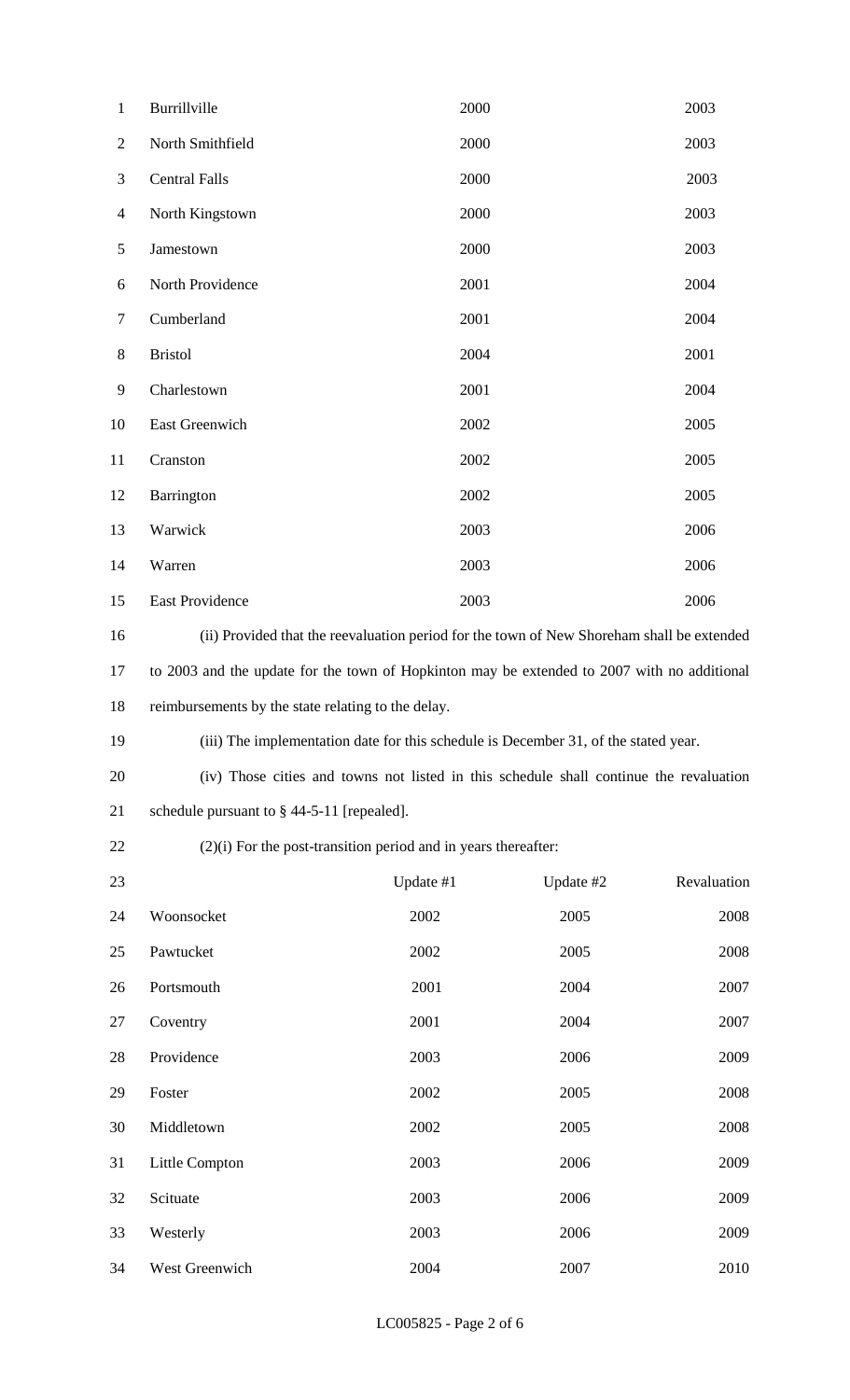| $\mathbf{1}$   | Glocester            | 2004 | 2007 | 2010 |
|----------------|----------------------|------|------|------|
| $\mathbf{2}$   | Richmond             | 2004 | 2007 | 2010 |
| $\mathfrak{Z}$ | <b>Bristol</b>       | 2004 | 2007 | 2010 |
| $\overline{4}$ | Tiverton             | 2005 | 2008 | 2011 |
| $\mathfrak{S}$ | Newport              | 2005 | 2008 | 2011 |
| 6              | New Shoreham         | 2006 | 2009 | 2012 |
| $\tau$         | Narragansett         | 2005 | 2008 | 2011 |
| $8\,$          | Exeter               | 2005 | 2008 | 2011 |
| $\mathbf{9}$   | Hopkinton            | 2007 | 2010 | 2013 |
| 10             | Lincoln              | 2006 | 2009 | 2012 |
| 11             | South Kingstown      | 2006 | 2009 | 2012 |
| 12             | Smithfield           | 2006 | 2009 | 2012 |
| 13             | West Warwick         | 2006 | 2009 | 2012 |
| 14             | Johnston             | 2006 | 2009 | 2012 |
| 15             | Burrillville         | 2006 | 2009 | 2012 |
| 16             | North Smithfield     | 2006 | 2009 | 2012 |
| 17             | <b>Central Falls</b> | 2006 | 2009 | 2012 |
| 18             | North Kingstown      | 2006 | 2009 | 2012 |
| 19             | Jamestown            | 2006 | 2009 | 2012 |
| 20             | North Providence     | 2007 | 2010 | 2013 |
| 21             | Cumberland           | 2007 | 2010 | 2013 |
| 22             | Charlestown          | 2007 | 2010 | 2013 |
| 23             | East Greenwich       | 2008 | 2011 | 2014 |
| 24             | Cranston             | 2008 | 2011 | 2014 |
| 25             | Barrington           | 2008 | 2010 | 2014 |
| 26             | Warwick              | 2009 | 2012 | 2015 |
| 27             | Warren               | 2009 | 2012 | 2016 |
| 28             | East Providence      | 2009 | 2012 | 2015 |

 (ii) The implementation date for the schedule is December 31 of the stated year. Upon the completion of the update and revaluation according to this schedule, each city and town shall conduct a revaluation within nine (9) years of the date of the prior revaluation and shall conduct an update of real property every three (3) years from the last revaluation. Provided, that for the town of Bristol, the time for the first statistical update following the 2010 revaluation shall be extended from 2013 to 2014 and said statistical update shall be based on valuations as of December 31, 2014,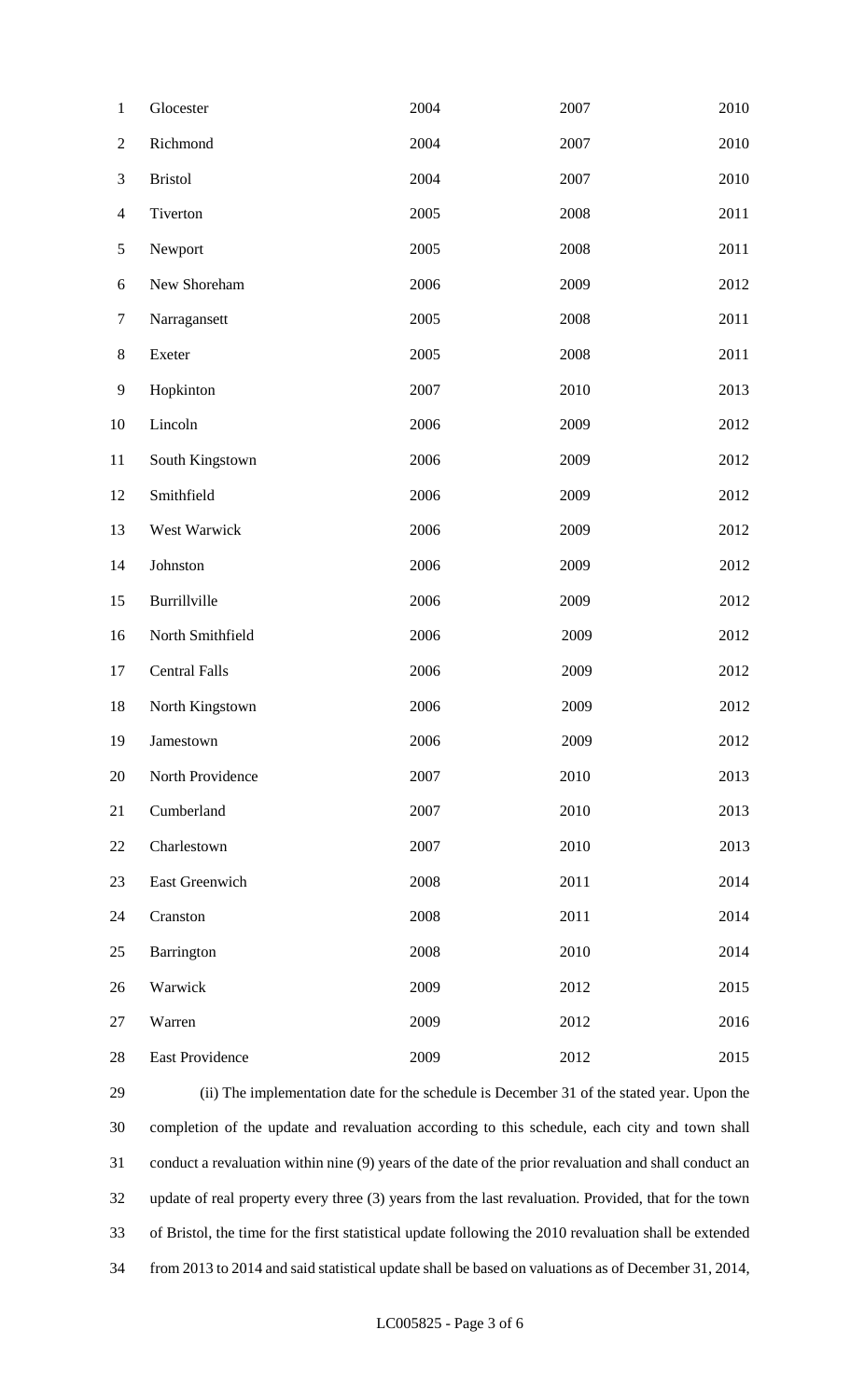and the first revaluation following the December 31, 2014, and 2015 statistical revaluation shall be extended from 2016 to 2019 and said revaluation shall be based on valuations as of December 31, 2018, and, that for the city of Woonsocket, the time of the first statistical update following the 2017 revaluation shall be extended from 2020 to 2021, and the statistical update shall be based on the 5 valuations as of December 31, 2021, and, that for the town of New Shoreham, the full evaluation nine (9) years following the 2012 revaluation based on the valuations of December 31, 2021 shall be extended to December 31, 2022 and be based on valuations as of December 31, 2022. (iii) Cities and towns shall not change the assessment of any property based on the purchase price of the property after a transfer occurs except in accordance with a townwide or citywide revaluation or update schedule; provided that, this prohibition shall not apply to completed new real estate construction.

 (b) No later than February 1, 1998, the director of the department of revenue shall promulgate rules and regulations consistent with the provisions of this section to define the requirements for the updates that shall include, but not be limited to:

15 (1) An analysis of sales;

(2) A rebuilding of land value tables;

(3) A rebuilding of cost tables of all improvement items; and

 (4) A rebuilding of depreciation schedules. Upon completion of an update, each city or town shall provide for a hearing and/or appeal process for any aggrieved person to address any issue that arose during the update.

 (c) The costs incurred by the towns and cities for the first update shall be borne by the state in an amount not to exceed twenty dollars (\$20.00) per parcel. The costs incurred by the towns and cities for the second update shall be borne eighty percent (80%) by the state (in an amount not to exceed sixteen dollars (\$16.00) per parcel) and twenty percent (20%) by the town or city, and in the third update and thereafter, the state shall pay sixty percent (60%) of the update (not to exceed twelve dollars (\$12.00) per parcel) and the town or city shall pay forty percent (40%); provided, that for the second update and in all updates thereafter, that the costs incurred by any city or town that is determined to be a distressed community pursuant to § 45-13-12 shall be borne eighty percent (80%) by the state and twenty percent (20%) by the city or town for all updates required by this section.

 (d) The office of municipal affairs, after consultation with the League of Cities and Towns and the Rhode Island Assessors' Association, shall recommend adjustments to the costs formula described in subsection (c) of this section based upon existing market conditions.

(e) Any property that is either exempt from the local property tax pursuant to § 44-3-3 or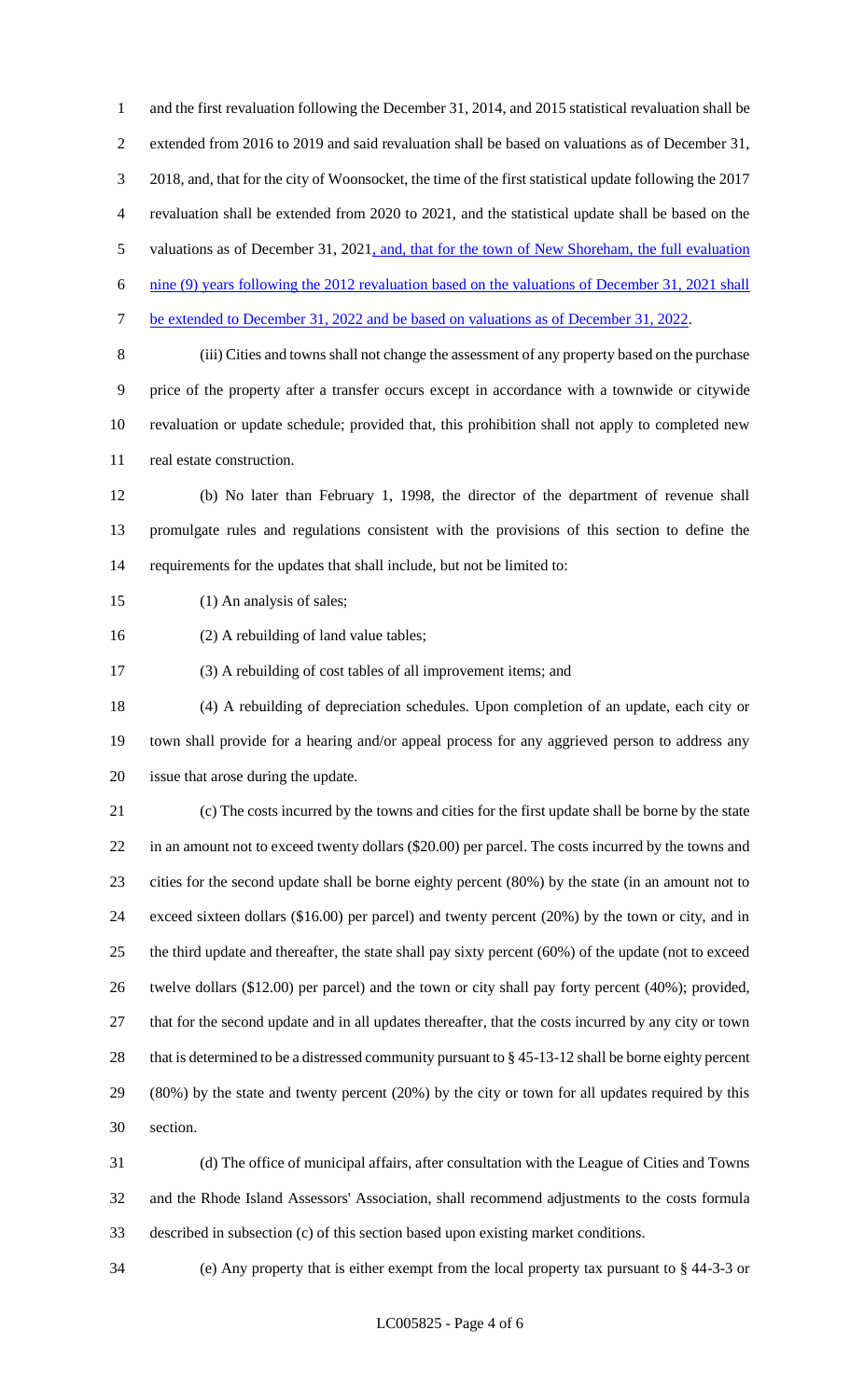pays a city or town an amount in lieu of taxes is not required to have its values updated pursuant to this section and the property is not eligible for the reimbursement provisions of subsection (c) of this section. However, those properties that are exempt from taxation and are eligible for state appropriations in lieu of property tax under the provisions of § 45-13-5.1 are eligible for state reimbursement pursuant to subsection (c) of this section, provided, that these properties were revalued as part of that city or town's most recent property revaluation.

 (f) No city or town is required to conduct an update pursuant to this section unless the state has appropriated sufficient funds to cover the state's costs as identified in subsection (c) of this section.

 (g) Any city or town that fails to conduct an update or revaluation as required by this section, or requests and receives an extension of the dates specified in this section, shall receive the same amount of state aid under §§ 45-13-1, 45-13-5.1, and 45-13-12 in the budget year for which the new values were to apply as the city or town received in state aid in the previous budget year; provided, however, if the new year's entitlement is lower than the prior year's entitlement, the lower amount applies, except for the town of New Shoreham for the fiscal year 2003.

 (h) Any bill or resolution to extend the dates for a city or town to conduct an update or revaluation must be approved by a two-thirds (⅔) majority of both houses of the general assembly. SECTION 2. This act shall take effect upon passage.

#### ======== LC005825 ========